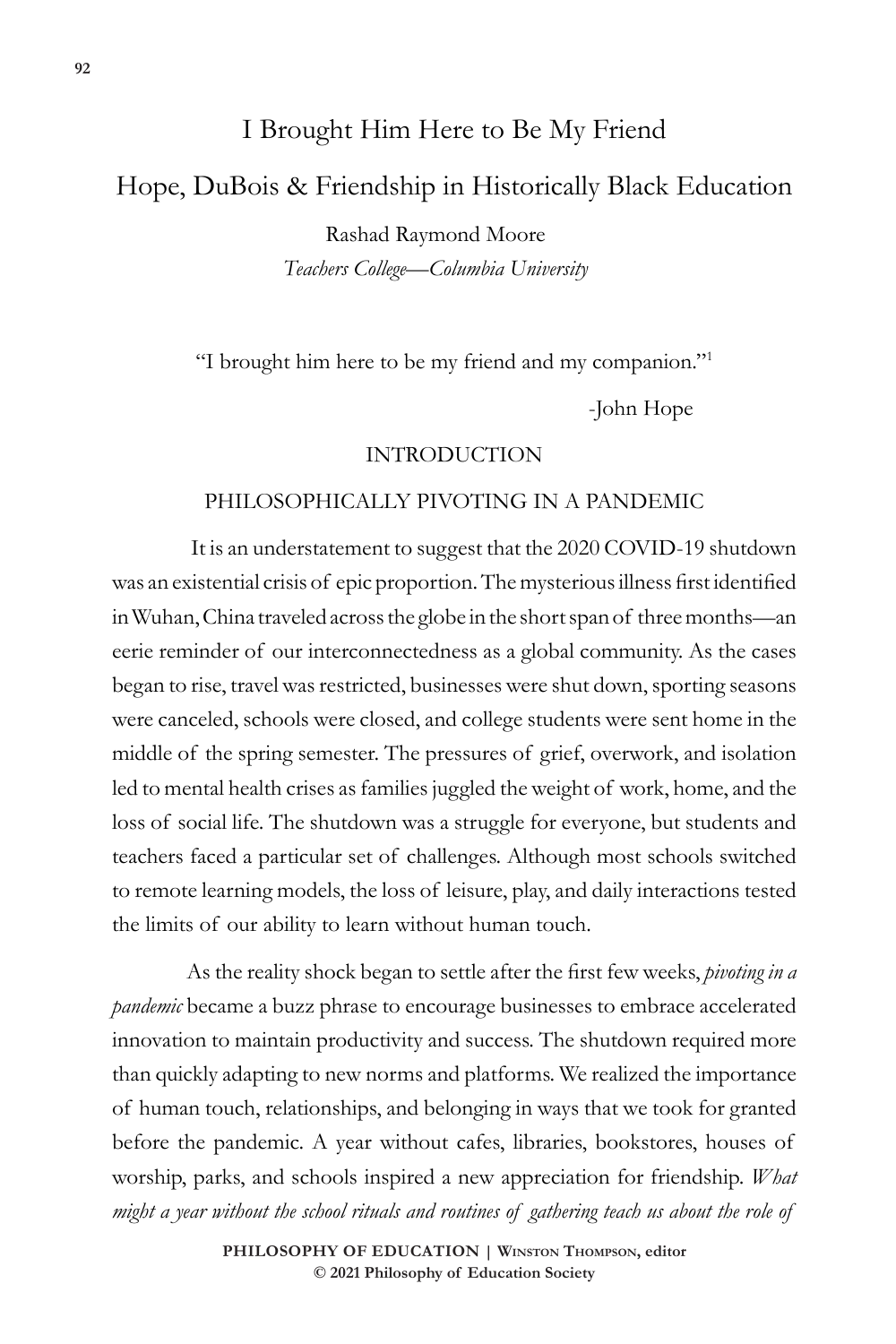*friendship in education? How might we 'philosophically pivot' as researchers to tell a different story about the ethics of community in institutional life rather than reiterating and instigating historic feuds?* 

#### PHILOSOPHICALLY PIVOTING IN THE PANDEMIC

This reflection on the concept of friendship sprung up as an offshoot of my dissertation research during the COVID-19 shutdown. I originally planned to travel to Morehouse College over the course of an academic year to observe ceremonies as case study on the role of rituals in historically Black education. All the annual events I intended to observe, including commencement, homecoming, and New Student Orientation were cancelled for the remainder of the 2019-2020 academic year and for the following year as well. I could not stall on my research by waiting for ceremonies to resume; I had to *pivot* like everyone else and find a new way to continue my research while sheltered at home. With travel restricted and libraries closed, the digital archives of the Atlanta University Center Library became the primary source of my research. Combing through the Maroon Tiger—Morehouse College's student run newspaper dating back to 1898—offered a new perspective on institutional life through the eyes of students: an alternative vantage point from most historical narratives on the institution.

While tracking the history of rituals at the Morehouse, I discovered that one of the college's oldest rituals is an annual memorial service in honor of its first African American president, John Hope, who died in 1936. Although he has faded from public memory, Hope is credited for defining the spirit of high ideals and artful living at Morehouse by instilling lessons on excellence, leisure, and the importance of balanced life. In his biography, *The Story of John Hope*, Torrence Story provides an intimate narrative on the place of presence and personality in educational leadership. At the time of his passing in 1936, Hope was most remembered for his ability to maintain intimate personal relationships with "the humblest men, women, and child[ren], and neglecting no touch that would give them a fuller life."2 Yet, as Story writes, "his most intimate and enduring friendship" was the one he shared with W.E.B. DuBois.<sup>3</sup> Hope and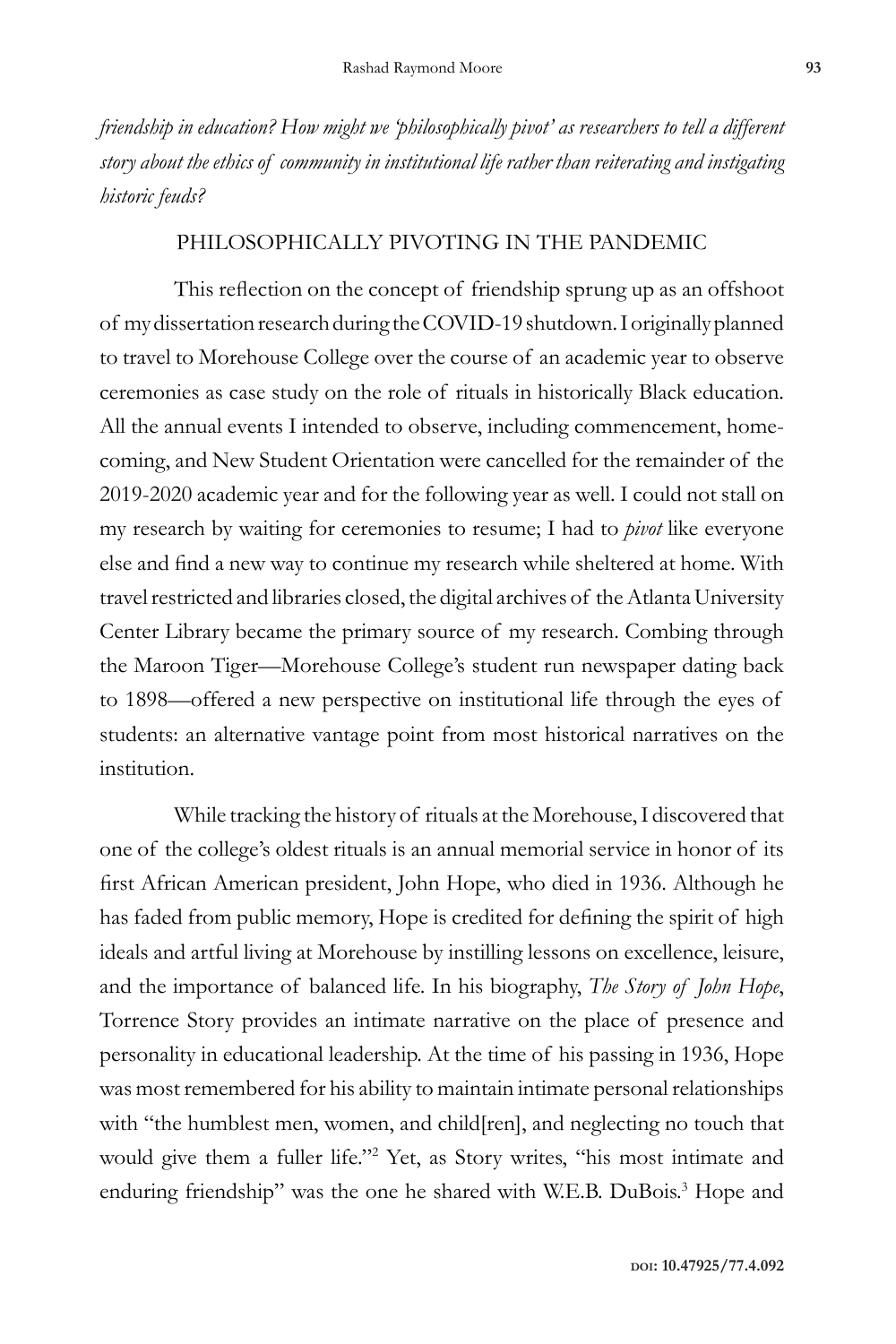DuBois shared a deep friendship for nearly forty years as they worked together to build a Black liberal education in Atlanta. Their friendship, formed around a shared commitment, was challenged by diverging politics and fortified through a deep love for each other.

It is my contention that Hope's legacy was lost in the crossfires of the debate between Booker T. Washington and W.E.B. DuBois, which has long overshadowed the history of Black education. Their disagreement on the aims of education has left little room to explore the artful aspects of Black institutional life, such as belonging, meaning, joy, and hope. The weight of a year of school closures and researching from home during the shutdown forced me to more existential questions. I began to wonder about the aspects of schooling missed the most. What might the longing for interaction, touch, and belonging teach us about the essence of school life? The theme of friendship became more apparent as I continued to read the stories of these two early architects of Black liberal education; men whose visions and sacrifices birthed the largest consortia of Black colleges and universities in the country. *Why is this story missing from the narrative on historically Black education?* To be sure, the debate between DuBois and Booker T. Washington is well known, but what might we learn by telling a story of friendship?

In no way do I seek to minimize the importance of their disagreement; however, I want to suggest that it is time that we honor their contributions to the philosophy of education by allowing them to stand on their own, devoid of comparisons. In other words, this work attempts to unlock the canon to include a story of friendship. This contribution to the field helps us to look beyond the deficit-laden research that continues to focus on shortcomings, challenges, and disfunctions, to appreciate the myriad of ways Black colleges continue to breathe life and hope into students through an ensouling experience marked by meaning, hope, and love. It is my hope that this work invites philosophers and practitioners of education to approach this season of homecomings after the year of the pandemic with a deeper appreciation for the ensouling and artful elements of school life. By exploring the Hope and DuBois friendship we can break new ground for a new conversation on the one that speaks to beautiful,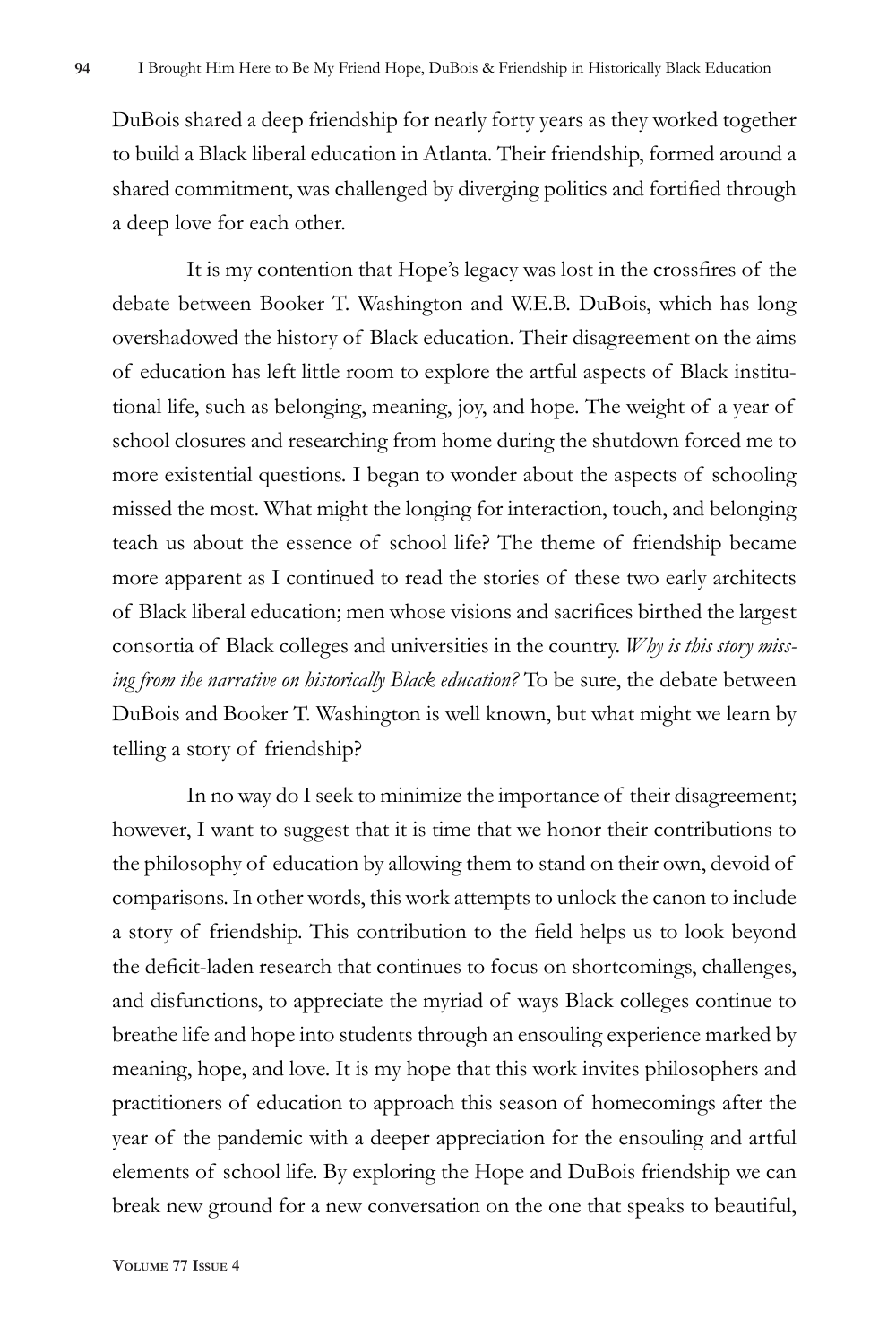affirming, and ensouling aspects of historically Black education.

## HOPE & DUBOIS – A STORY OF FRIENDSHIP FORGING THE FRIENDSHIP: THE NIAGARA MOVEMENT MEETING (1906)

John Hope was a *race* man, an honor given to one who was committed to the work of uplifting the Black community through education, civic, or religious engagement. Students and colleagues considered him the standard bearer: the embodiment of pride, courage, and high ideals. Generations of students, like Buck and Molly Franklin, admired him so much that they named their son, John Hope Franklin, in his honor.<sup>4</sup> He was the definition of power and ideal for many students and colleagues alike who were inspired by his dogged work ethic and unwavering commitment to excellence and social justice. Hope rose to prominence when he became the first Black president of Atlanta Baptist College (later renamed Morehouse) in 1906. Hope grew up in Augusta, Georgia surrounded by many of its founding teachers. Prior to his leadership, Black colleges were primarily governed by northern missionary societies and southern white philanthropists. The ascension of a Black president ushered in a new chapter in the history of Black education. Hope brought a new energy and pride to the campus by introducing Black faculty to serve notice to the world that Black people could lead their own institutions.

In August 1906, John Hope made the bold decision to attend the Niagara Movement Meeting, organized by W.E.B. DuBois at Storer College in Harper's Ferry, West Virginia, on the One Hundredth Birthday Anniversary of abolitionist John Brown. By attending, Hope made a bold statement by standing alongside other race men committed to continuing the legacy of the late abolitionists through their work in education, civics, and law.<sup>5</sup> The Niagarites made a vow to sacrifice money, prestige, and life itself for the cause of racial uplift: "We reconsecrate ourselves, our honor, our property to the final emancipation of the race which John Brown died to make free."<sup>6</sup> In addition to working to secure voting rights and demanding the abolition of discrimination in public accommodation, the group was committed to *real education* for Black children.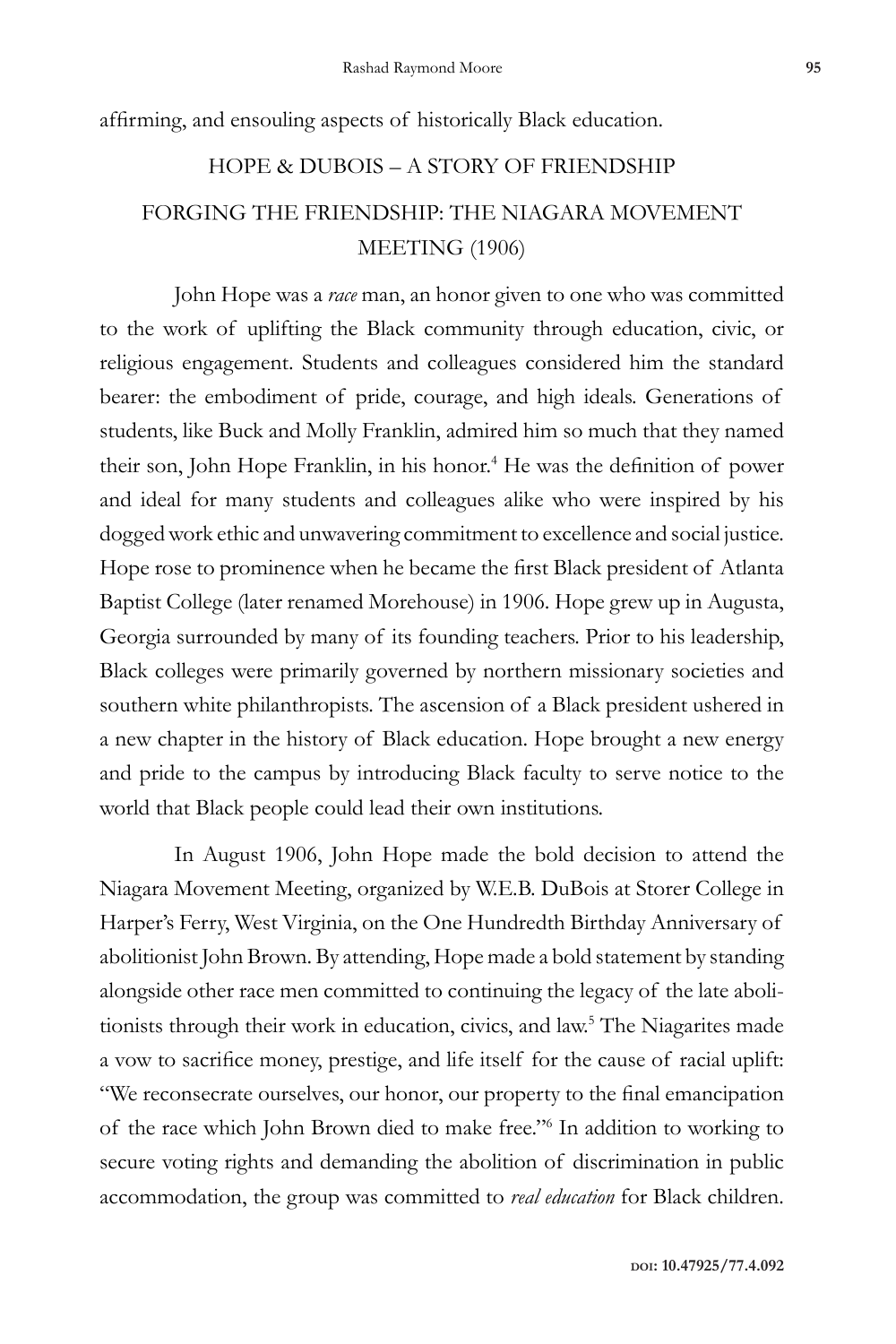The manifesto reads:

Education is the development of power and ideal. We want our children trained as intelligent human beings should be, and we will fight for all time against any proposal to educate Black boys and girls simply as servants and underlings, or simply for the use of other people. They have a right to know, to think, to aspire.<sup>7</sup>

Although the manifesto was published as "An Address to the Country," it also served as a pact that forged lifelong friendships grounded in a vision towards the freedom and flourishing of Black communities, particularly children and youth.

Following the 1906 Niagara Meeting, Hope and DuBois returned to Atlanta where they carried out the spirit of their covenant at Morehouse College and Atlanta University. Just weeks after their return, The Atlanta Riot of 1910 exposed the intensity of racial hatred and violence as a mob of ten thousand mostly young whites ran through the streets terrorizing every Black person it could find. Black passengers were pulled off trolleys, hunted in shops, and chased for almost five days, leaving twenty people dead and hundreds injured. During their Atlanta years, "they took long walks together and discussed their ideas."8 Hope and DuBois looked to each other for strength and inspiration as young leaders and scholars amid the tense racial conflict of Atlanta in the early 1900s.

#### "ARE WE FRIENDS?": HOPE & BOOKER T. WASHINGTON (1910)

Although they shared many commonalities, the strength of their bond was tested when President Hope sought Booker T. Washington's support in securing a financial gift for the college from Andrew Carnegie. Though they recognized Washington as a great man, they had serious concerns about motives and support behind his industrial education model. Washington was also an assimilationist who was willing to endure mockery and denigration in the name of money.9 Hope and DuBois were of a different mindset: they sought to redeem Black intellectual and cultural life from the money-getting aims of Washington's Tuskegee. They believed Black people deserved to flourish and thrive as human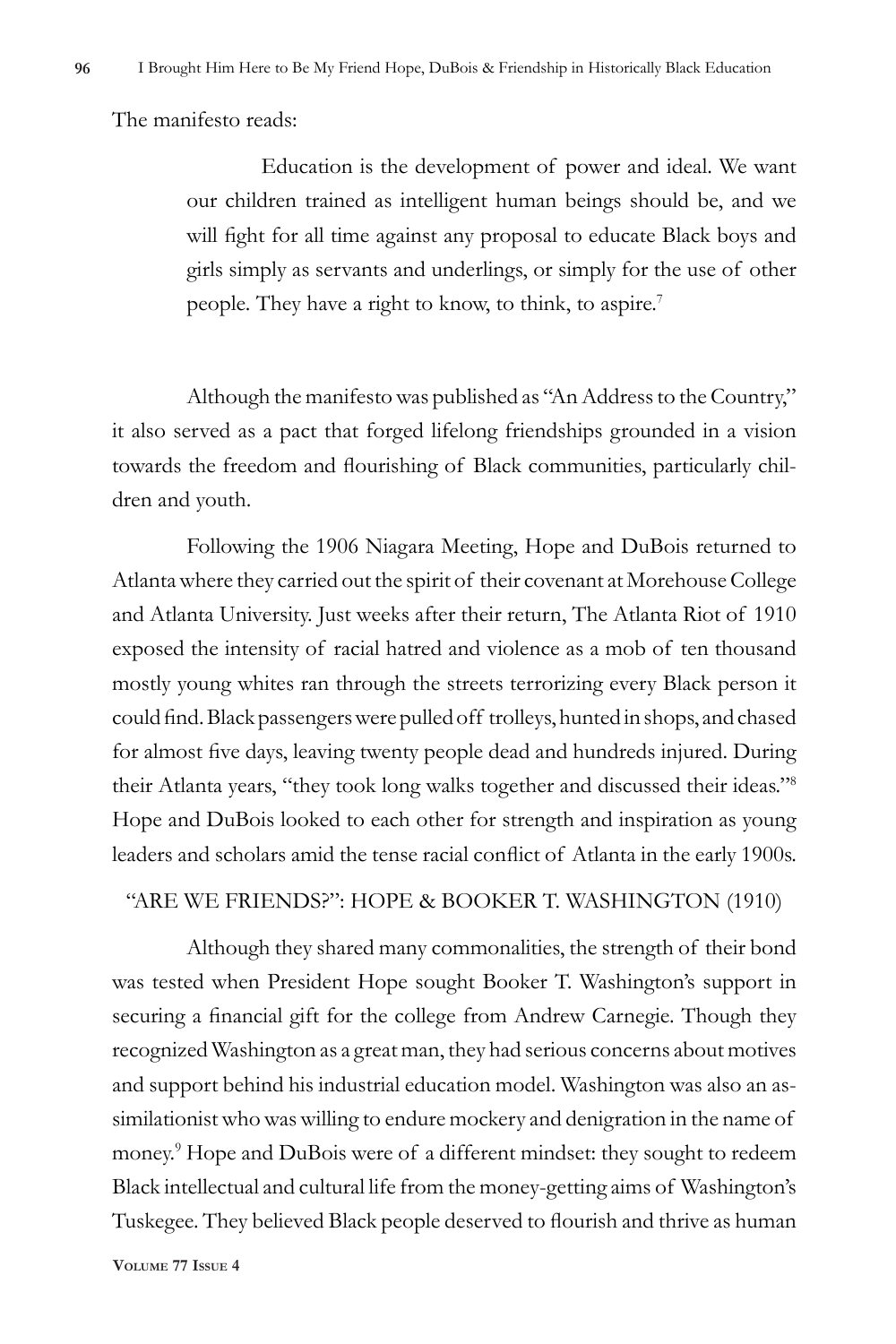beings, not relegated to commodification of southern capitalism. The accommodationist philosophy made moneymaking the focus of religion, politics, and education. Earning a living became more important than aspiring to new ideals, human rights, personal dignity, and freedom. They believed that there was more to education than the gospel of making money by any means necessary. Nor was President Hope fond of the mogul and philanthropist Andrew Carnegie, who publicly espoused racist sentiments and upheld racial segregation in the web of libraries he funded across the country. However, Hope knew better than anyone else how much the school could use Carnegie's support. After several failed appeals to the General Education Board, Hope met with Washington to ask for his help in securing a ten-thousand-dollar contribution from Carnegie. The gift financed the construction of Sale Hall, a new academic building with a chapel large enough to accommodate the student body for daily services and campus gatherings. Washington had close ties to many of the Northern philanthropists who were in favor of his industrial model.<sup>10</sup>

In the weeks following, Hope finally told DuBois and a few other Niagarites about the arrangement, and they 'roasted' him. He could handle their mockery and ridicule, but he was mostly worried that he would lose DuBois as a friend. Hope wrote a deeply personal letter to DuBois explaining his actions and expressing his hope that his fundraising on behalf of the school would not affect their friendship:

> My impression is that friendship—not acquaintanceship or perfunctory intercourse but real friendship—is based not so much on agreement in opinion and policies and methods but upon downright confidence, upon simple faith, no matter what the view or appearances. You and I for nearly ten years have been friends, at least I have fancied so. I write to ask, no matter whether you doubt the wisdom of or resent my action, *are we friends?* [emphasis added].11

Hope considered himself a loyal disciple of DuBois, but he thought it would have been selfish to allow his personal loyalties to stand in the way of what was best for the College. It is clear from the tone of the letter that this is not a simple memo between colleagues, but two men who share common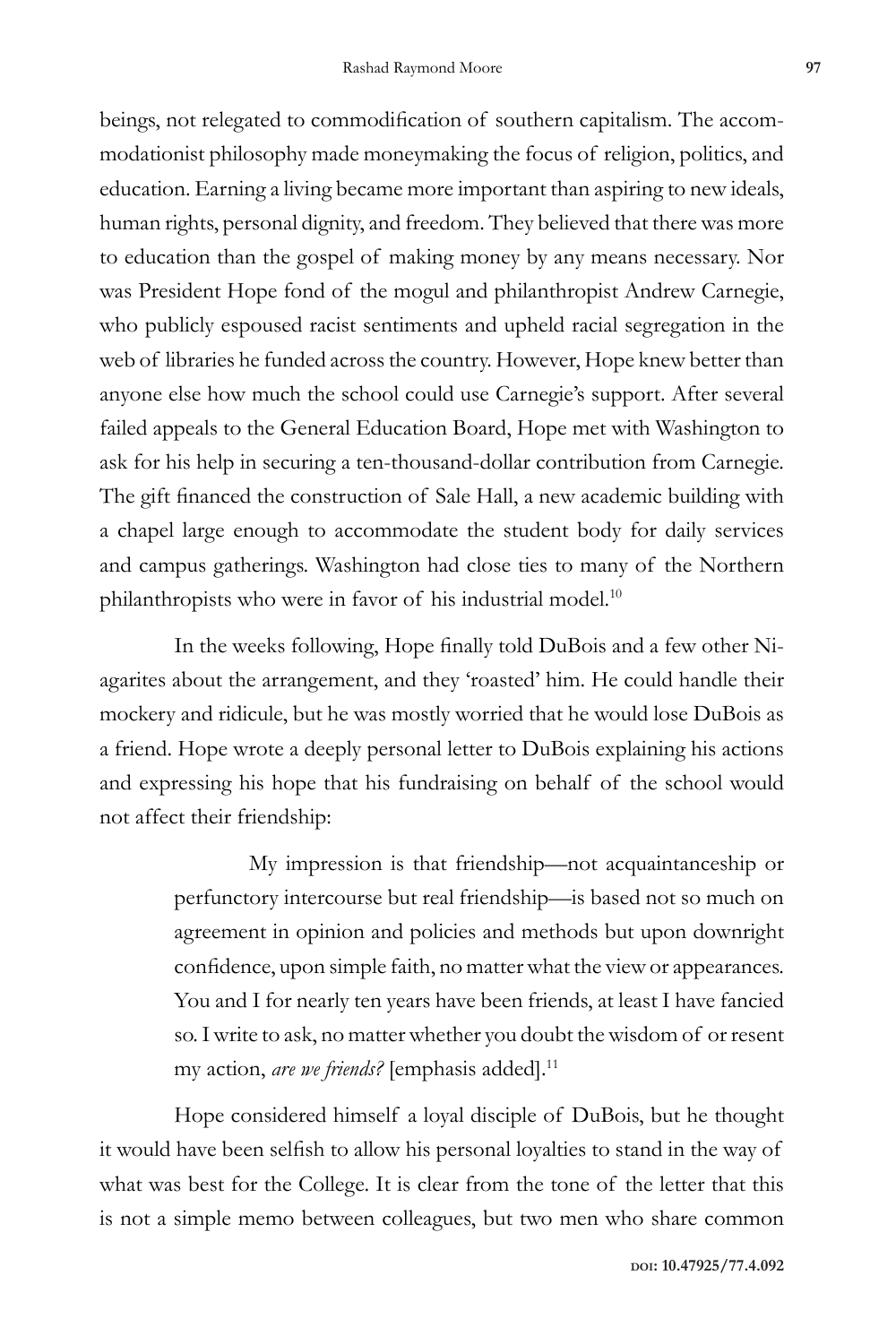interests, visions, and values. Ironically, Hope wished that the letter would remain a private exchange; he never intended for us to read it one hundred and eleven years later:

> This letter is absolutely personal, and I should feel hurt ever to have it mentioned or quoted except between you and me. It comes too much out of my heart…It is a letter from a man to a man between whom a friendship has developed based on mutual interests in a race that we love and are working for. I want that friendship to last. It if does, we shall do even more than we ever have done. Why should it not last? Signed, your very dear friend, John Hope.12

Days later, DuBois wrote back assuring Hope that there was no animosity, but he warned him about getting wrapped up in "Washington's net," and the danger of losing one's freedom for the sake of funding: "You must not think that I have not known and appreciated your friendship for me or that I ever have doubted or doubt now your loyalty to the principles which we both sincerely believe."<sup>13</sup> However, he understood and sympathized with Hope. He realized that he was in a precarious position between pragmatic leadership and principle; his foremost responsibility was sustaining the institution. For Black college presidents, it was often a matter of accepting the generosity or starving. "I may have to place myself in [your] position," says DuBois," yet, but, by God, I'll fight hard before I do it."<sup>14</sup>

#### THE ATLANTA YEARS

For the next twenty-six years, Hope and DuBois shared a lifelong friendship that continued to grow even after DuBois left Atlanta to join the NAACP as editor of *The Crisis* in New York.15 DuBois and Hope's friendship moved beyond institutional work and political disagreements. It is not hard to imagine that their long walks in and around Atlanta yielded time to deliberate on personal matters that were close to the heart. Years later, Hope invited DuBois back to Atlanta as a visiting professor in sociology. Although their schedules did not allow them to spend much time together, Hope was overjoyed to have his friend: "I brought him here to be my friend and companion."16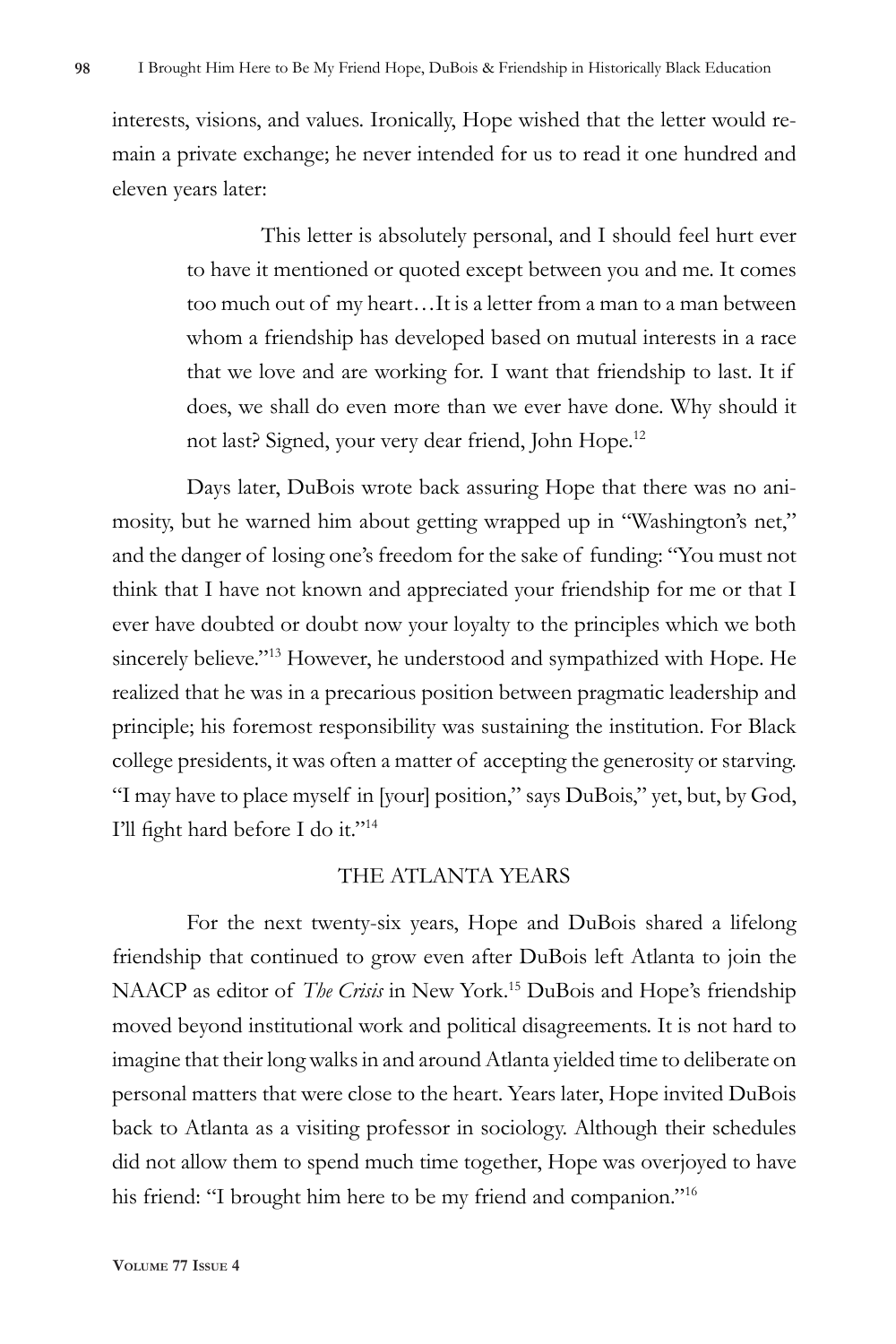Friendship was an important element of DuBois's time in Atlanta. DuBois carried several personal and professional identities, including critic, scientific investigator, professor, and writer; however, his reflection on his Atlanta years seem to highlight DuBois as friend:

> My real life work was done at Atlanta…They were years of great spiritual upturning, of the making and unmaking of ideal, of hard work and hard play. Here I found myself. I lost most of my mannerisms. I grew more broadly human, made my closest and most holy friendships, and studied human being…With all this came the strengthening and hardening of my own character…I emerged into full manhood, with the ruins of some ideals about me, but with others planted above the stars; scarred and a bit grim, but hugging to my soul the divine gift of laughter and withal determined, even unto stubbornness, to fight the good fight.<sup>17</sup>

This narrative of friendship forged over shared commitments can lead us into a new consideration on the meaning and value of education as a human endeavor. DuBois and Hope believed in the power of real education. They believed that children should be trained as intelligent human beings, and for this reason they pushed against the money-getting philosophy of education and gave their lives to building a capital for Black liberal education. Their friendship reminds us of the artful elements of school life: the life-giving and life-sustaining relationships forged in communities of inquiry over time. *How can our understanding of Black education change if we focus on friendship instead of feuds?* 

By emphasizing friendship, partnerships, and networks of support, the history of education can also be used to teach lessons on the ethics of care and love. Hope, DuBois, and Washington had political disagreements that separated them into two distinct camps; however, they all faced the common threat of overwork. Many Black leaders and activists, like Hope and Washington, suffered and died pre-maturely because of the constant weathering from stress, depression, and lack of sleep and rest. Booker T. Washington's health began to fail from "overwork, stress, arteriosclerosis, and high blood pressure" on top of a high-fat diet.18 He died at the age of 59. In his final years, John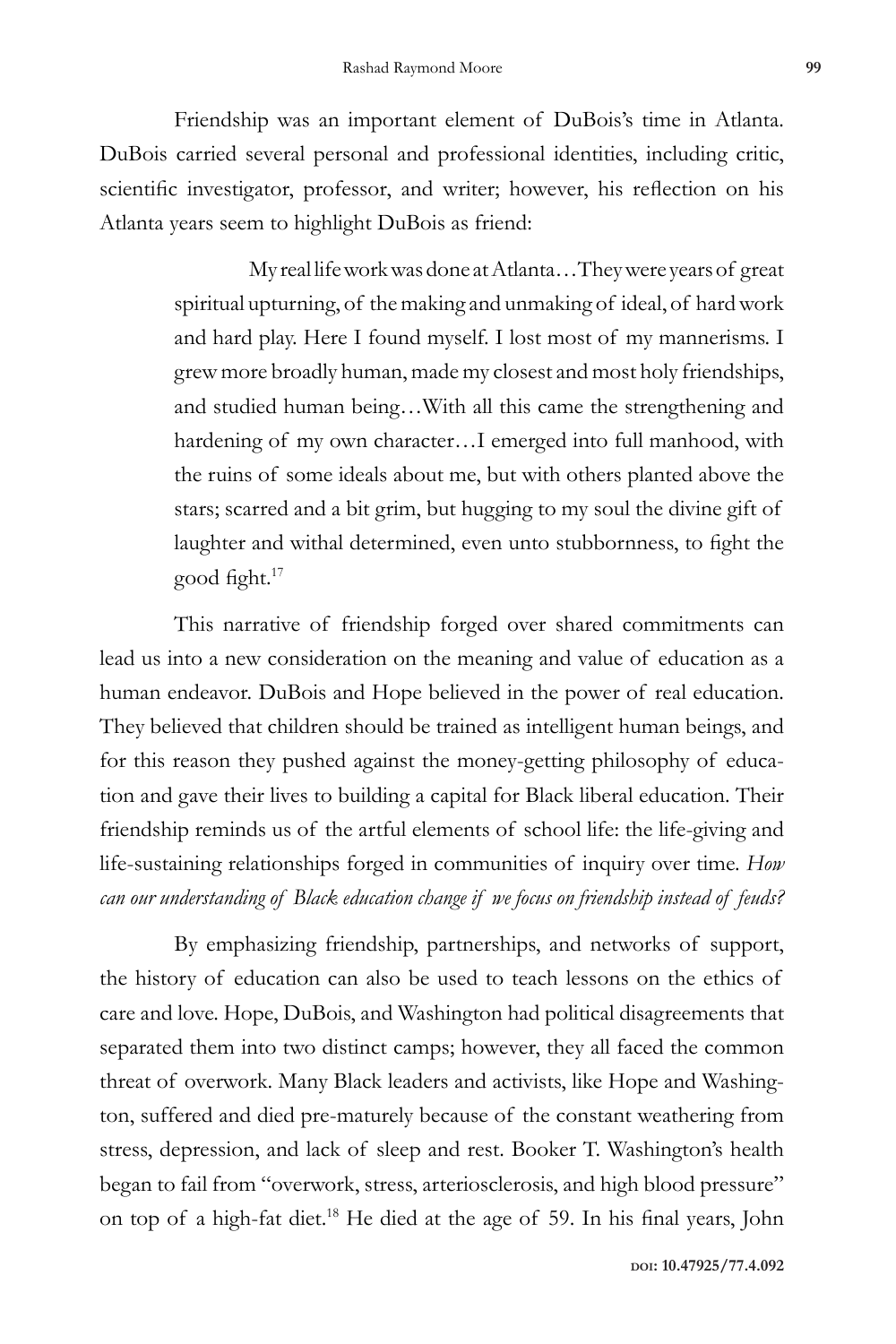Hope constantly complained of "being tired to death."19 Hope died at the age of 67. Although DuBois lived on until the age of 95, he was concerned about the crisis of *overwork* that led to premature deaths of many of his friends. When young classical composer Samuel Coleridge died at the age 37, DuBois said his premature death demanded that we look at the cause:

> When such a man dies, it must bring pause to a reasoning world. We may call his death-sickness pneumonia, but we all know that it was *sheer overwork—*the using of a delicately-tuned instrument too commonly and continuously and carelessly to let it last its normal life. We may well talk of the waste of wood and water, of food and fire, but the real and unforgivable waste of modern civilization is the waste of ability and genius,—the killing of useful, indispensable men who have no right to die; who deserve, nor for themselves, but for the world, leisure, freedom from distraction, expert medical advice, and intelligent sympathy.<sup>20</sup>

It is not hard to imagine that Hope and DuBois must have talked about this strain and stress of work on their daily walks around the West End community surrounding their campuses. Hope was aware of his declining health and the need to slow down and rest. Similar to the need to philosophically pivot in moments of existential crises, a narrative of friendship opens space for emerging generations to emulate an ethic of care and raise awareness about common threats to the community.

### TOWARD A PHILOSOPHY OF HISTORICALLY BLACK EDUCATION

The history of Black education documents the long struggle of Black communities striving to learn against the harsh winds of segregation and legalized miseducation. Education has been used as both a tool and weapon. It has helped some achieve the American Dream while simultaneously barring others from securing a better quality of life. Many Blacks suffered great losses attempting to learn how to read, write, and count. They were willing to sacrifice their lives because they believed education would lead to freedom and liberation.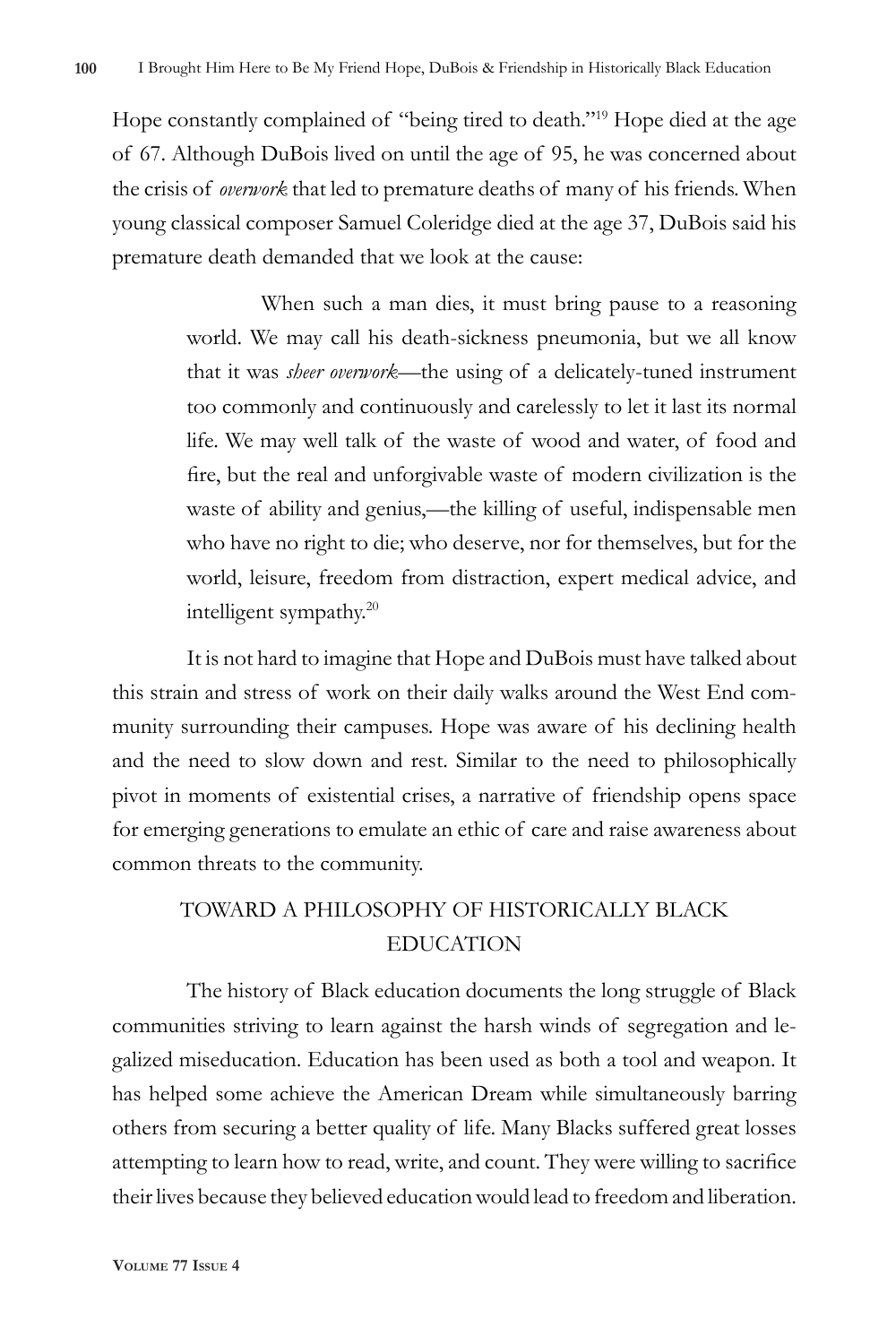Enslaved Blacks lost their fingers trying to learn how to read. During Reconstruction, Black Codes made literacy a punishable crime in several states. Black children, like Ruby Bridges, were assaulted as they made their way into newly de-segregated schools. And today, Black children in urban charter schools are drastically disciplined and suspended to an extent that discourages curiosity and interest in school altogether. Yet, the story of Black education is not all dismal. It is a testament to the resilience of a people who have creatively struggled to empower themselves, teach their children, and reclaim the most vulnerable of society from despair and nihilism.

#### THE THREAT OF NIHILISM

In his 1993 essay, "Nihilism in Black America," Cornel West defines nihilism as "the lived experience of coping with a life of horrifying meaninglessness, hopelessness, and (most important) lovelessness."21 West was addressing the pressing concerns about the plight of African Americans. He argues that the major issue facing the community is not unemployment, infant mortality, incarceration, teenage pregnancy, or violence; it is *the threat of nihilism—*a life void of meaning, hope, and love "breeds a coldhearted, mean-spirited outlook that destroys both the individuals and others."<sup>22</sup> The nihilistic threat, West argues, has been a constant enemy of Black Americans reaching back to the first encounter of the African in the New World. Yet, the secret to survival is the community's cultural armor: "The genius of our Black foremothers and forefathers was to create powerful buffers to ward off the nihilistic threat, to equip Black folk with cultural armor to beat back the demons of hopelessness, meaninglessness, and lovelessness."<sup>23</sup> Black religious and civic institutions are the primary sources of cultural armor by providing a sense of connection and belonging, as well as creating a sense of family and communal networks of support. West asserts that

> Nihilism is not overcome by arguments or analyses; it is tamed by love and care. Any disease of the soul must be conquered by a turning of one's soul. This turning is done through one's own affirmation of one's worth—an affirmation fueled by the concern of others. A love ethic must be at the center of politics of conversion.24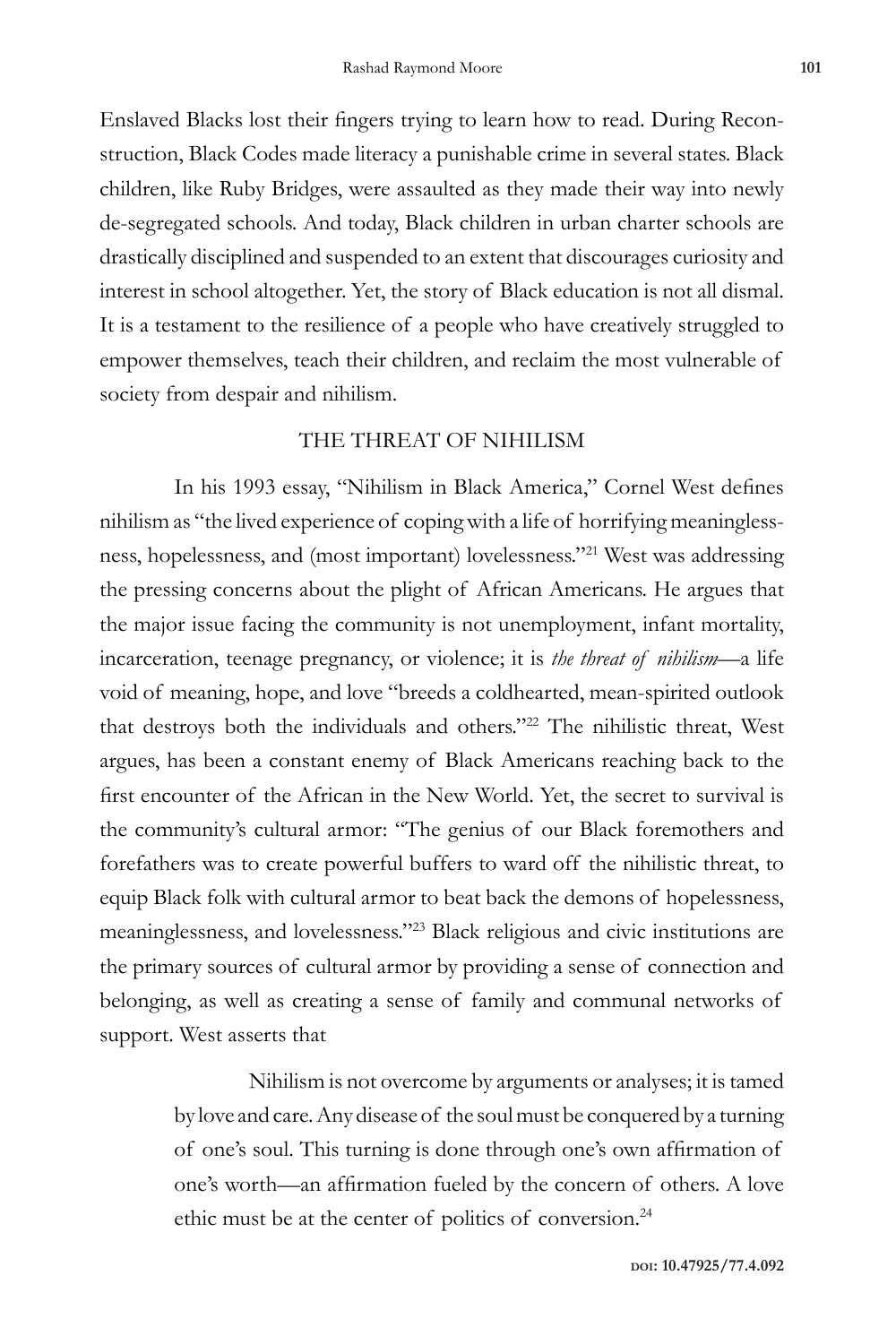To shift the narrative from feuds to friendships opens the space to explore the myriad of ways HBCU communities have provided cultural armor for generations of students and alumni. Unfortunately, the focus on the Washington and DuBois debate on the ends of Black education has reverberated over the course of time with a hyper-focus on the mechanics of the institution, leaving little room to appreciate the artful moments of the Black college experience. Unfortunately, HBCUSs are often the focus of deficit-laden research that tends to focus on challenges rather than strengths. To introduce the element of friendship in the historical narrative opens new space to move toward a *philosophy of historically Black education* which speaks to the ensouling dimension of Black college experience.

Black colleges have offered spiritual fortitude by training the head and heart. An ensouling education takes as its starting point the well-being, flourishing, and futurity of the learner. Instead of a hyper-focus on intelligence, productivity, or performance, this holistic vision of education is concerned with the heart, mind, body, and spirit of individuals as well as the collective. The aim of ensouling education is providing learners with the spiritual and moral resources needed to transcend the nihilistic threat in order to become contributing democratic citizens. The essence of HBCUs cannot be defined by traditional markers of higher education; these institutions engage in the work of *ensouling—*breathing life and hope into dry bones that they may come alive and not die. What pedagogical tools and practices can we create or retrieve from the past to instill hope, meaning, and love for students today?

#### A SEASON OF HOMECOMING

Although our pandemic year was grim, there were many moments that displayed our ability to *show up* for each other in our hour of deepest need, namely by turning away from competition and individualism to embrace a sense of communalism and friendship. One powerful example of this cultural transformation was the popular webcast known as *Verzuz.* The virtual series of musical competitions features famous artists challenging each other by taking turns presenting tracks to determine who has the better catalog. Although the battle is designed to spark a rivalry, the competition, inadvertently, creates a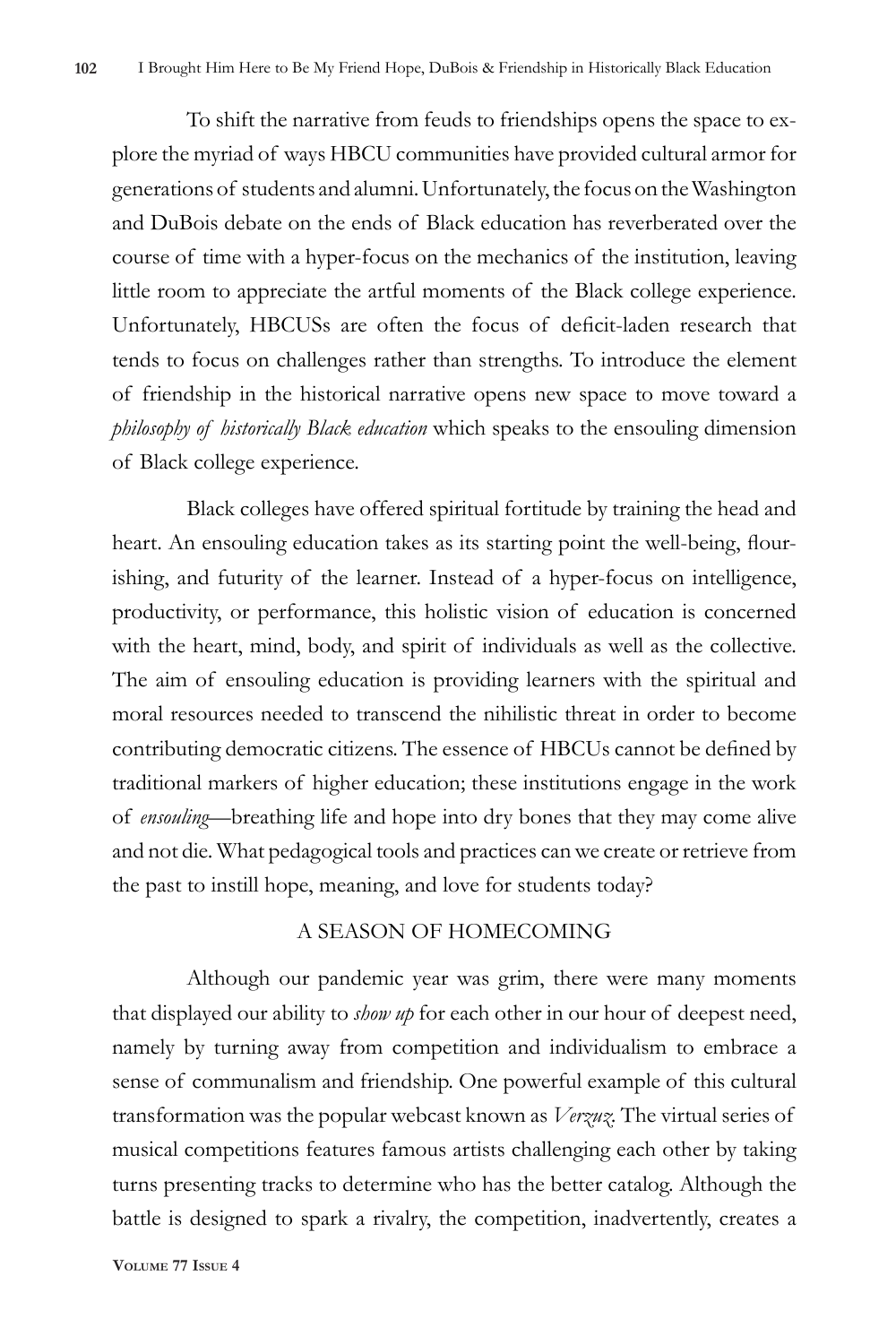beautiful concert as song after song evokes feelings of joy, hope, and nostalgia. Hundreds of thousands of viewers were tuned in and interacting through the chat feature as they danced and partied, virtually together yet physically apart. The nature of the pandemic forced musicians and poets to abandon rivalry and competition to create a moment of joy at a difficult moment for the world.

As the COVID-19 shutdown led to new collaboration in the world of music, art, and culture, how might we as philosophers of educators, teachers, and students return to school life with a deeper appreciation for life together after a year of virtual learning? How might this year of closures and cancellations lead to an appreciation for friendship and community in institutional life?

Schools and universities are now celebrating a season of "Homecoming," after a whole year of remote schooling. In a strange twist of events, the COVID-19 pandemic has reminded many that school is more than a place of instruction, but the place where we make memories, meaning, and lifelong *friendships*. Learning without proms, commencements, homecomings, games, coffee chats, all the host of other social rituals is bleak. This season is a good time to think about the place of friendship in education.

The 2020 shutdown was more than a temporary inconvenience for colleges and universities. While schools pivoted to online learning, the absence of in-person, embodied interactions tested the limits for many students and teachers who, perhaps, for the first time realized the necessity of human interaction. In addition to the loneliness of isolation, the stress of working from home, and overwhelming grief of COVID deaths, the cancellation of rituals of gathering added to the mounting pressure of the pandemic year. Yet, ironically, the absence of many traditions highlighted the fundamental need of belonging and gathering to human flourishing.

The annual homecoming festivals were one of the major rituals that were canceled due to the pandemic in fall 2020. It was the absence of homecoming that captured the attention of *The New York Times.* In October 2020, *The New York Times* featured a multimedia series on HBCU Homecoming featuring a mini documentary along with essays and reflections from readers on their personal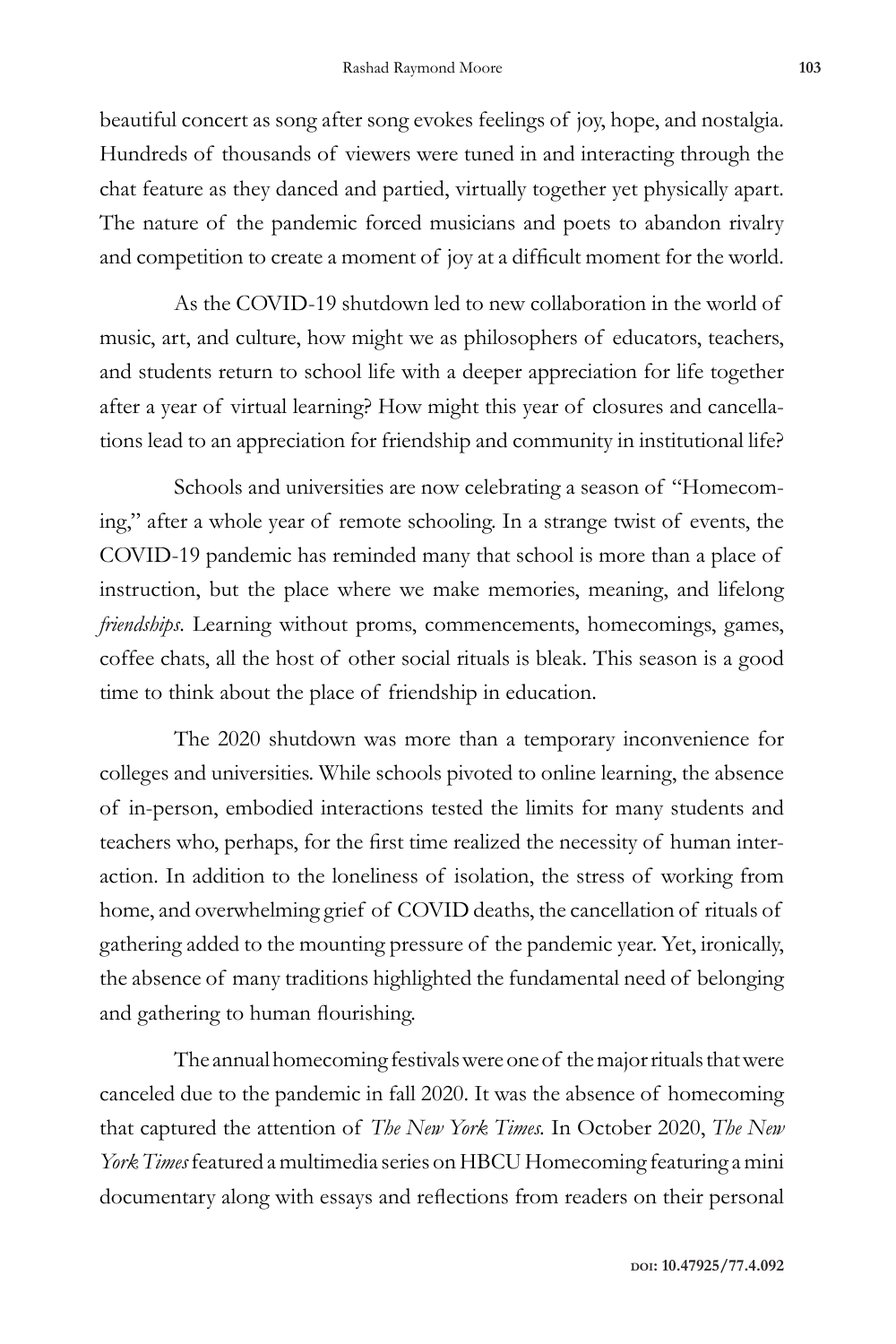reflections. The intention behind the series was to create a virtual collective to digitally celebrate the season through stories, photos, and recollections. Each year, crowds of alumni and students return home to their Alma Mater to rekindle friendships over food, music, and football. Melanye Price, a Political Science professor at Prairie View A&M University in Texas characterizes homecoming as "part family reunion and part revival." She goes on to say:

> Under those tents, generations of Prairie View Panthers or Mississippi Valley Delta Devils or Bethune-Cookman Wildcats communicate the struggles and joys in and out of college. There, in deep and rich communion, dancing to music across decades, Black people shake off the never-ending hostilities and microaggressions that commingle with the daily demands of adulthood, to return to the pace that affirms our intellect, our brilliance, our worth—no matter what the world outside believes about people who look like us.<sup>25</sup>

Yet, the weekend is more than a time of frivolous fun. On a deeper level, homecoming speaks to the ways historically Black education has helped generations of students and alumni resist the threat of nihilism and despair in the face of continued racial oppression. In spite of the degradation and dehumanization, Black colleges managed to breathe life into bones left dry and dead by racism's venom. Through high ideals, academic rigor, rituals of affirmation, festivals of belonging and joy, loving mentorships, words of endearment, the Black colleges have ensouled generations of youth who have gone on to change the world as courageous democratic agents.

1 Ridgely Torrence, *The Story of John Hope* (New York, NY: Arno Press and The New York Times, 1969), 342.

 ADDIN CSL\_CITATION {"citationItems":[{"id":"ITEM-1","itemData":{"ISB-N":"15286142","abstract":"In the chapel of Sale Hall where for many years he presided as head of Morehouse College, the funeral services for Dr. John. Hope, president of Atlanta University, who died Thursday in his 68th year, were held tilts afternoon in the presence of more than 700 of his...","container-title":"Atlanta Daily World (1932-2003)","id":"ITEM-1","issued":{"date-parts":[["1936","2","24"]]},"-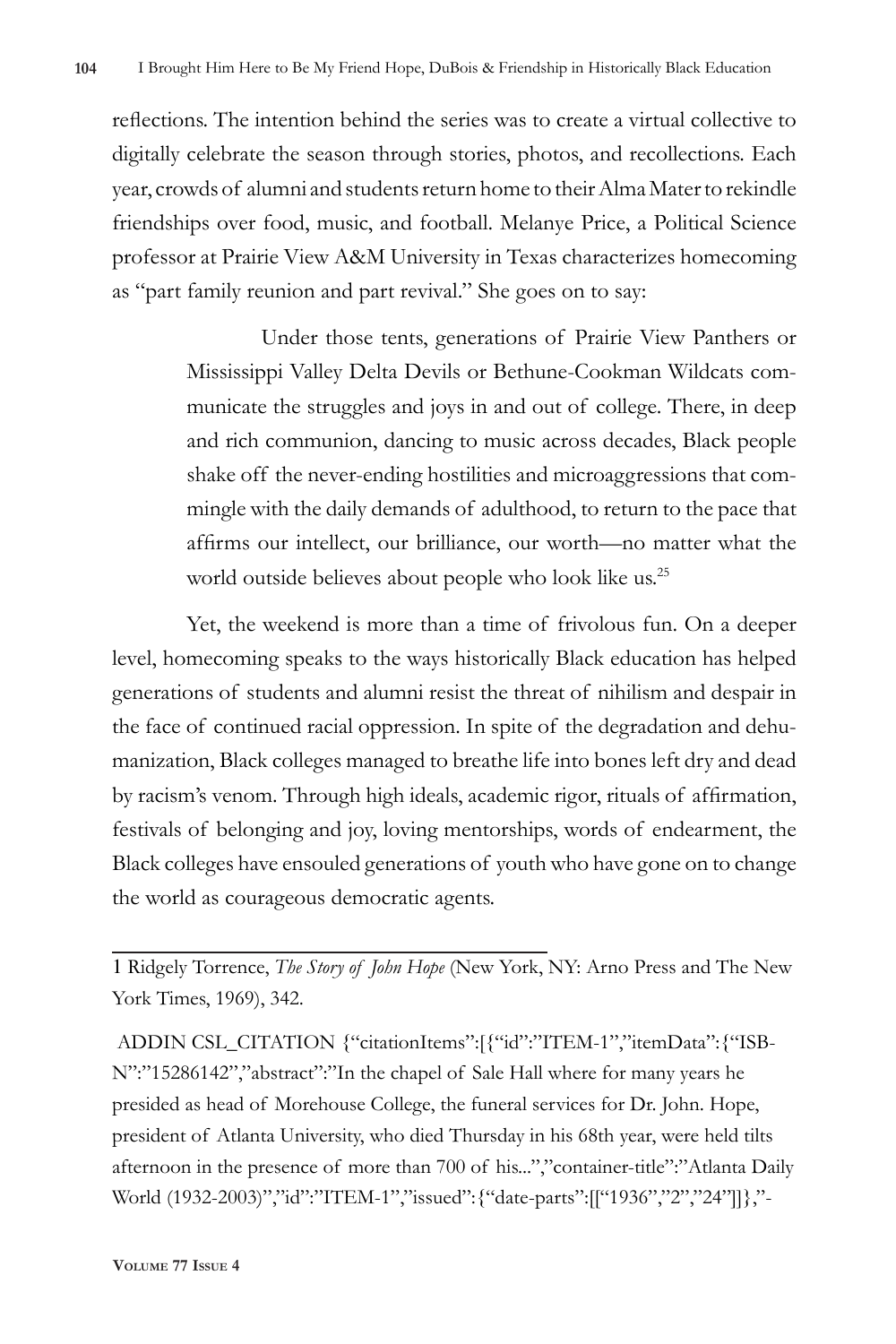language":"English","note":"Copyright - Copyright Atlanta Daily World Feb 24, 1936\n\nLast updated - 2017-05-17","page":"1","publisher-place":"Atlanta, Ga.","title":"Dr. John Hope Laid To Rest On Campus Before Hundreds: Hundreds Pass Bier Sunday While Body Li

2 es In State SIMPLE RITES","type":"article-newspaper"},"uris":["http://www. mendeley.com/documents/?uuid=16803040-e37a-4049-b003-e05097ab3825"]} ],"mendeley":{"formattedCitation":""Dr. John Hope Laid To Rest On Campus Before Hundreds: Hundreds Pass Bier Sunday While Body Lies In State SIMPLE RITES," <i>Atlanta Daily World (1932-2003)</i>, February 24, 1936, http:// ezproxy.cul.columbia.edu/login?url=https://www.proquest.com/historical-newspapers/dr-john-hope-laid-rest-on-campus-before-hundreds/docview/490480014/ se-2?accountid=10226.","plainTextFormattedCitation":""Dr. John Hope Laid To Rest On Campus Before Hundreds: Hundreds Pass Bier Sunday While Body Lies In State SIMPLE RITES," Atlanta Daily World (1932-2003), February 24, 1936, http:// ezproxy.cul.columbia.edu/login?url=https://www.proquest.com/historical-newspapers/dr-john-hope-laid-rest-on-campus-before-hundreds/docview/490480014/ se-2?accountid=10226.","previouslyFormattedCitation":""Dr. John Hope Laid To Rest On Campus Before Hundreds: Hundreds Pass Bier Sunday While Body Lies In State SIMPLE RITES.""},"properties":{"noteIndex":0},"schema":"https:// github.com/citation-style-language/schema/raw/master/csl-citation.json"}"Dr. John Hope Laid To Rest On Campus Before Hundreds: Hundreds Pass Bier Sunday While Body Lies In State SIMPLE RITES," *Atlanta Daily World (1932-2003)*, February 24, 1936, http://ezproxy.cul.columbia.edu/login?url=https://www.proquest. com/historical-newspapers/dr-john-hope-laid-rest-on-campus-before-hundreds/ docview/490480014/se-2?accountid=10226.

3 Torrence, *The Story of John Hope*, 132.

4 Leroy Davis, *A Clashing of the Soul: John Hope and the Dilemma of African American Leadership and Black Higher Education in the Early Twentieth Century* (Athens, GA: University of Georgia Press, 1998).

5 Torrence, *The Story of John Hope*, 149.

6 "The Niagara Movement: Address to the Country," in *W.E.B. DuBois: A Reader*, ed. David Levering Lewis (New York, NY: Henry Holt and Company, 1995), 368.

7 Gary Dorrien, *The New Abolition: W.E.B. DuBois and the Black Social Gospel* (New Haven, CT: Yale University Press, 2015), 233–37; DuBois, "The Niagara Movement: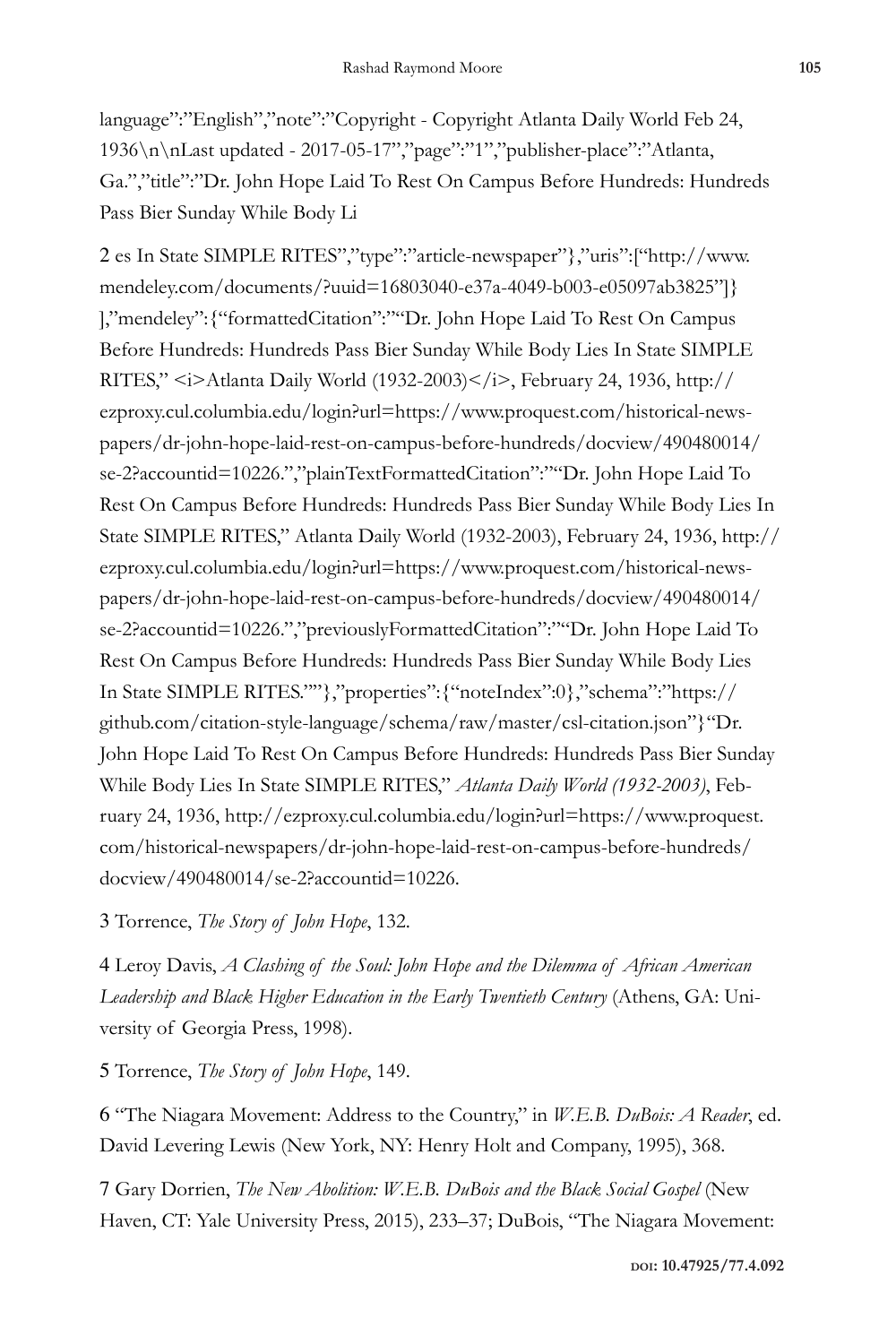Address to the Country."

8 Torrence, *The Story of John Hope*, 132.

9 Torrence, *The Story of John Hope*, 132-133.

10 Dorrien, *The New Abolition Black*; W.E.B. DuBois, "Letter from W.E.B. DuBois to John Dewey," *W.E.B. DuBois Papers (MS 312), Special Collections and Universty Archives, University of Massachusetts Libraries*, April 2, 1930, http://credo.library.umass.edu/ view/full/mums312-b053-i149; Torrence, *The Story of John Hope*, 159.

11 John Hope, "Letter from John Hope to W.E.B. DuBois, January 17, 1910" (Atlanta, GA: Special Collections and University Archives, University of Massachusetts Amherst Libraries MS 312, 1910), http://credo.library.umass.edu/view/full/ mums312-b003-i037.

12 Hope, "Letter from John Hope to W.E.B. DuBois, 11.

13 Torrence, *The Story of John Hope*, 162.

14 Hope, "Letter from John Hope to W.E.B. DuBois," 162.

15 Torrence, *The Story of John Hope*, 163.

16 Torrence, *The Story of John Hope*, 342.

17 W.E.B. DuBois, *Darkwater: Voices from Within the Veil* (New York, NY: Harcourt, Brace and Company, 1920).

18 Gary Dorrien, *Breaking White Supremacy: Martin Luther King Jr. and the Black Social Gospel* (New Haven, CT: Yale University Press, 2018), 278.

19 Torrence, *The Story of John Hope*, 259.

20 W.E.B. DuBois, "Immortal Child," in *Dark Water: Voices from Within the Veil* (New York, NY: Washington Square Press, 2004), 154.

21 Cornel West, "Nihilism in Black America," in *Race Matters* (Boston: Beacon Press, 1993), 15.

22 Cornel West, "Nihilism in Black America," in *Race Matters* (Boston, MA: Beacon Press, 1993), 14–15.

23 West, 15.

24 West, "Nihilism in Black America,"19.